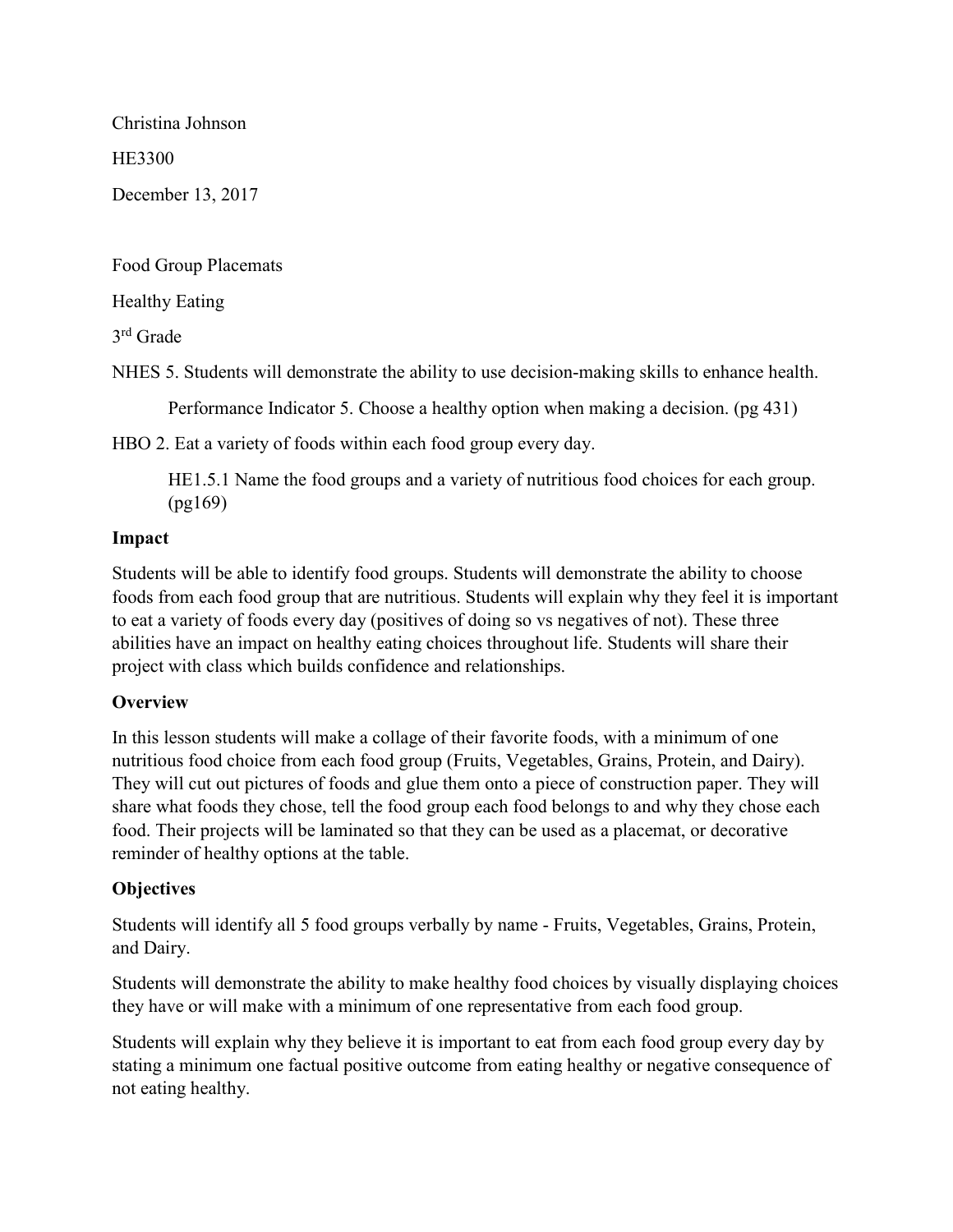#### **Materials**

Construction paper one per child required.

A stack of magazines and grocery store ads. Students will share but it is recommended to have at least one per child. Be sure all magazine or ad have pictures of foods prepared or unprepared and are otherwise appropriate to be viewed by  $3<sup>rd</sup>$  graders.

Scissors one per child recommended.

Glue Sticks one per child recommended.

Laminator

# Beforehand

Be aware of any food allergies that may require a student to neglect a food group ex. dairy. Be aware of any spiritual or lifestyle factors that may require special attention in food choices ex vegetarians and proteins. Knowing if these will arise during class can help you be prepared with examples and substitutions that maybe recommended to a student feeling confused or left out. Decide how you want seating, circles are grouping desks are inclusive, arrange desks and materials as needed. Be sure laminator stored and used safely as it can be hot.

This activity requires prior knowledge of what the food groups are, as such this should not be the very first lesson on food groups for the class.

# Activity

Explain we are making a fun craft that we can eat off of to remind us to make healthy food choices. Explain how to make this craft, cut paste and safety. Explain what the objectives and expectations are in regards to what is on craft and said in presentation.

Pass out materials.

Make the craft. Engage with each student and encourage students to engage with each other. Sharing magazines and ideas. Encourage raw, prepared and unprepared foods on the crafts. Discussing the food groups, and key nutrients together can be refreshing and affirming for students. Each craft should be a personal effort but encourage open communication.

Once everyone is done have each student stand up and present their placemat. The presentation should include naming each food group and their top choice from each group as well as sharing at least one positive outcome or negative consequence to eating from each food group.

Once presentations are done laminate each craft for the students to take home letting them know that their placemat can be wiped off and reused once laminated! This step can be done on a separate day to conserve time.